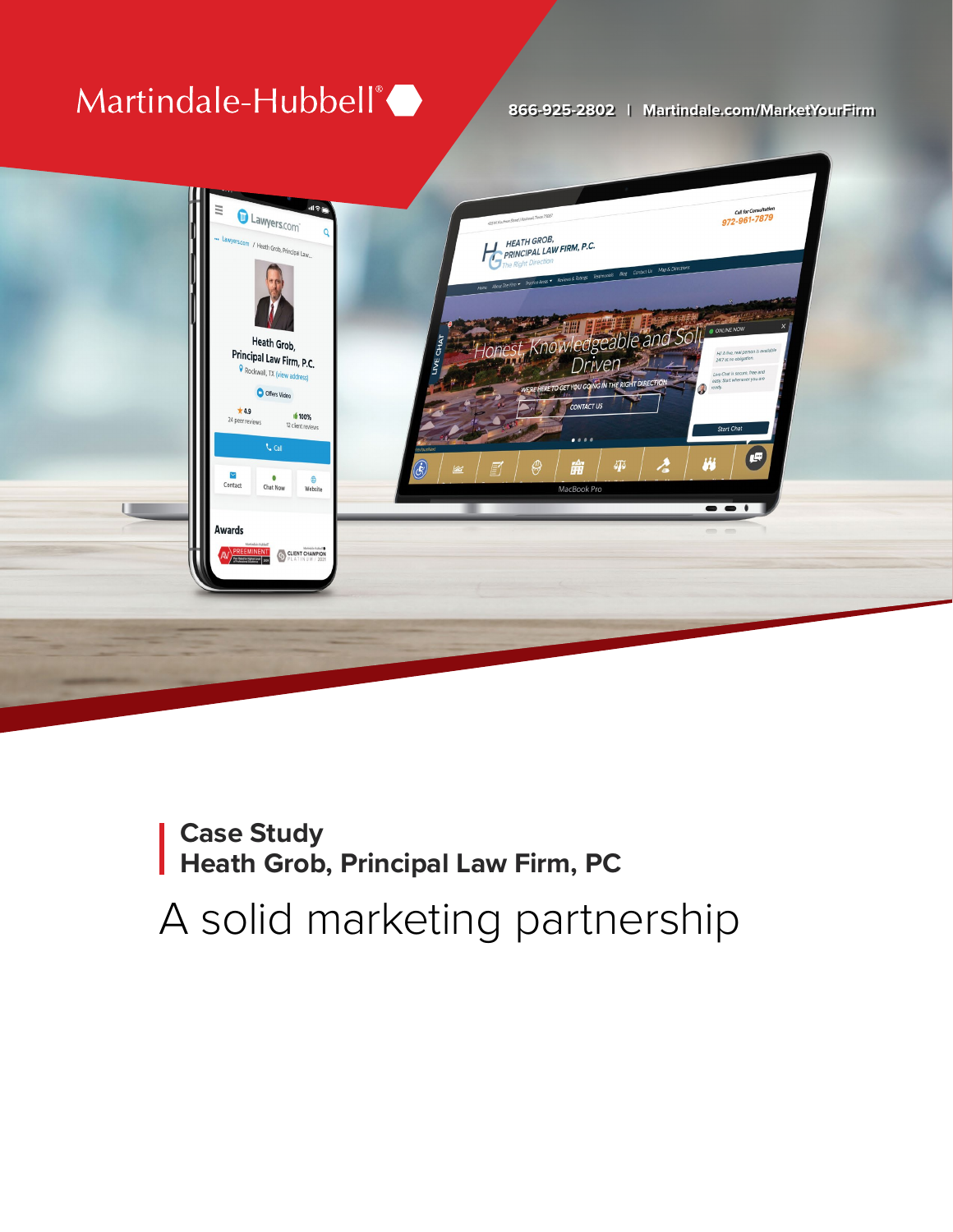#### **Practice Area** Business, Construction and Commercial Real Estate About Heath Grob, Principal Law Firm, PC **Challenge** Finding the right marketing partner **Location** Northeast Texas (Rockwall)

# **Challenge**

### Understanding and maximizing the firm's

#### marketing investment

Heath Grob founded Heath Grob, Principal Law Firm, P.C. in 2011 as a way to help small business owners bridge the complex and costly world of the law with the fastpaced culture of business. He knew firsthand about the challenges that businesses face from his time managing a growing mid-sized hospitality investment group.

Attorney Grob also found challenges closer to home when it came to marketing his firm. As a solo practitioner, he found it hard to get the attention of his website provider and when he did, he was told why he couldn't and shouldn't make changes he wanted to make. His frustration increased as his billing was repeatedly wrong.

When the COVID-19 pandemic took hold in the spring of 2020, Grob's business dropped off. He contacted his provider to express his concern that his investment wasn't working and to set up a meeting to discuss next steps. All he received was an automated response encouraging him to spend more money on the same strategies. "I had genuine dissatisfaction with my service and I couldn't get them to talk to me in a meaningful way about what I should be doing to improve my results."

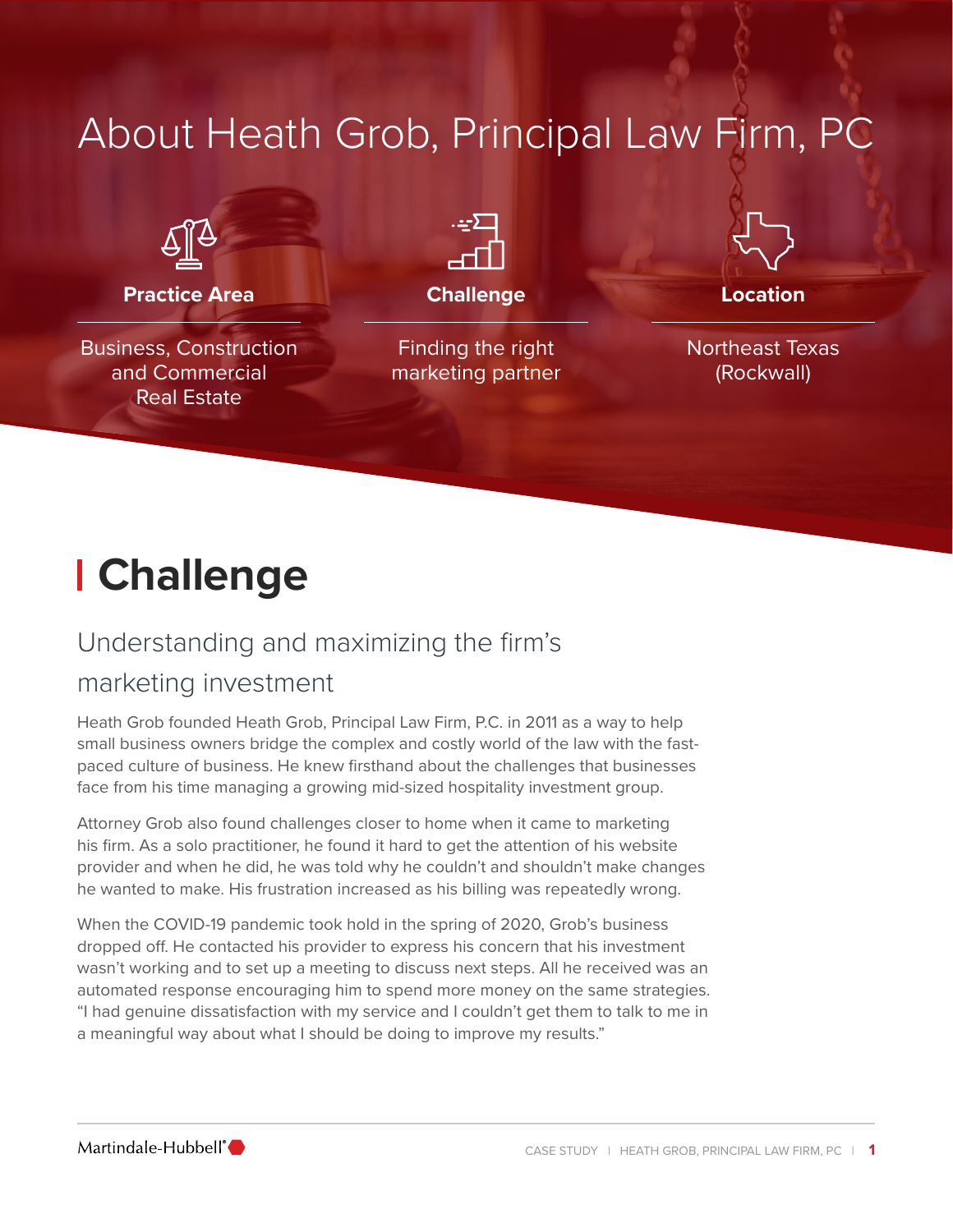# **Solution**

### A new website that cost ⅓ less and a true marketing partner

It was time to make a change. He wanted a more responsive site and someone to talk to. Michael Casinelli, a Martindale-Hubbell marketing consultant, reached out and immediately scheduled a video conference call with him. Grob appreciated the quick response and liked the fact that he could see the person with whom he'd be working.

During that initial video conference, Casinelli shared a number of different websites and packages with Grob. When Grob asked him how he'd know if it's working, Casinelli told him that he would monitor the results monthly to determine if the program is producing the expected results and if not, recommend changes and additional free advertising to help meet the firm's ROI objectives.



**"I got busier almost right away," said Grob. "There was a direct correlation."**

> The duo got the website up and running. Grob's investment included a robust profile on Lawyers.com and Martindale.com along with a handful of strategic Preferred Results to put his name at the top of the search results on the two Martindale websites. This visibility increased the traffic to the firm's website as well as prompted prospective clients to reach out directly from Lawyers.com.

As the pandemic continued, the law firm's business dropped off again. Grob reached out to Casinelli and told him he wasn't getting enough leads. Casinelli immediately made some adiustments to the firm's site. "I got busier almost right away." said Grob. "There was a direct correlation."

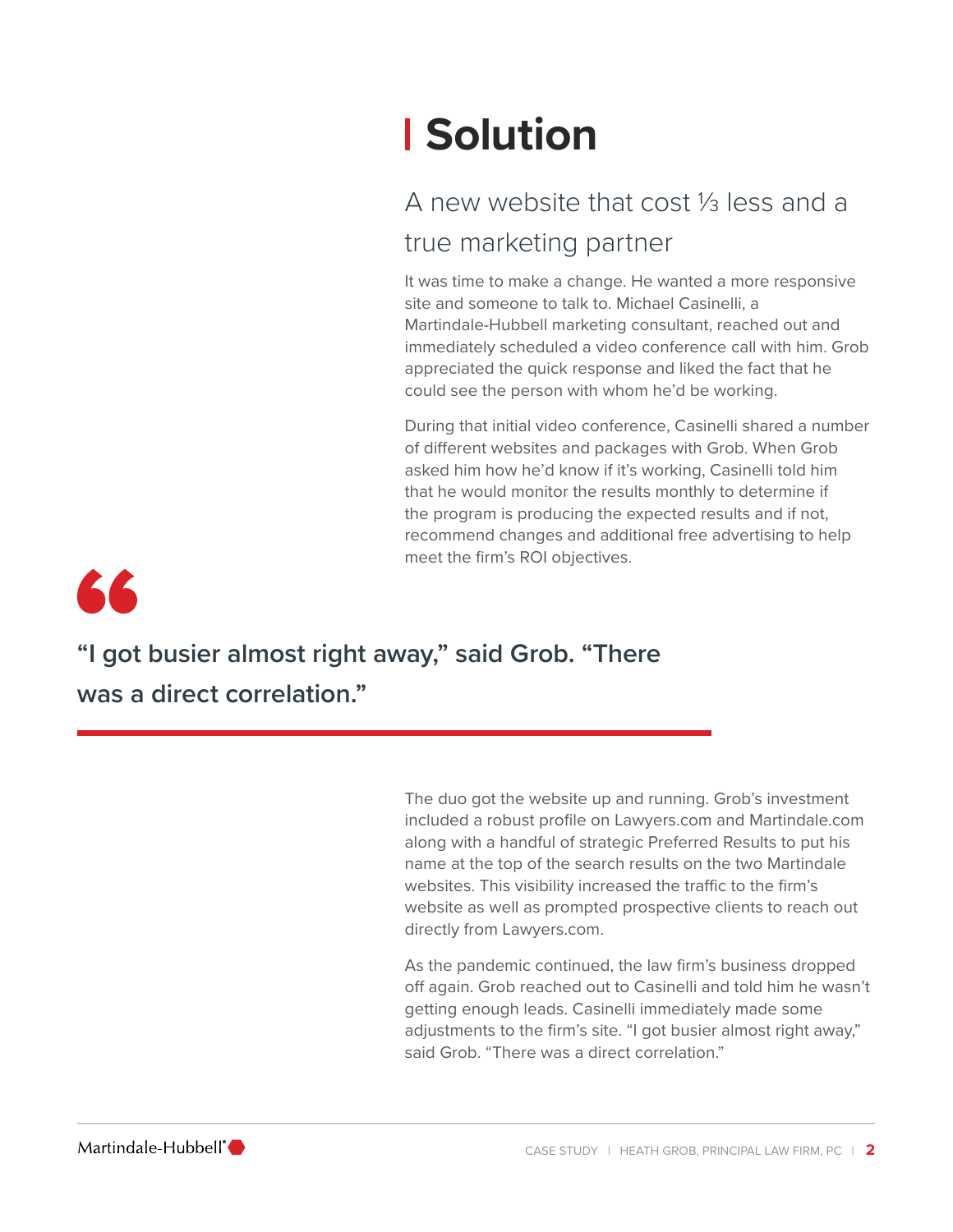# **Results**

### A steady increase in leads driven by responsiveness and expertise

In the 10 months since Grob made the switch, he has received a nearly 500% increase in leads. "All of the sudden, the traffic started to flow again - phone calls and form submissions from local prospects." Both his new website as well as his directory profiles have clear ways to contact him, including live chat and a call tracking number that allows him to track ROI. All his digital properties also showcase his positive reviews and AV Preeminent® Peer Review Rating™, key indicators of the firm's attention to customer service and knowledge of the law.

Grob values the partnership he has with Casinelli and Martindale. "We get on the phone and have it out before we make changes," he said.

Grob was so pleased with what he and Casinelli created that he decided to add in two more practice-specific websites. Martindale had the first staging site up and running quickly but it wasn't quite what Grob had in mind. A week later, all changes he requested had been made and the website started seeing action.

"The process is working," said Grob. "We're getting folks in, which is the whole point of advertising."